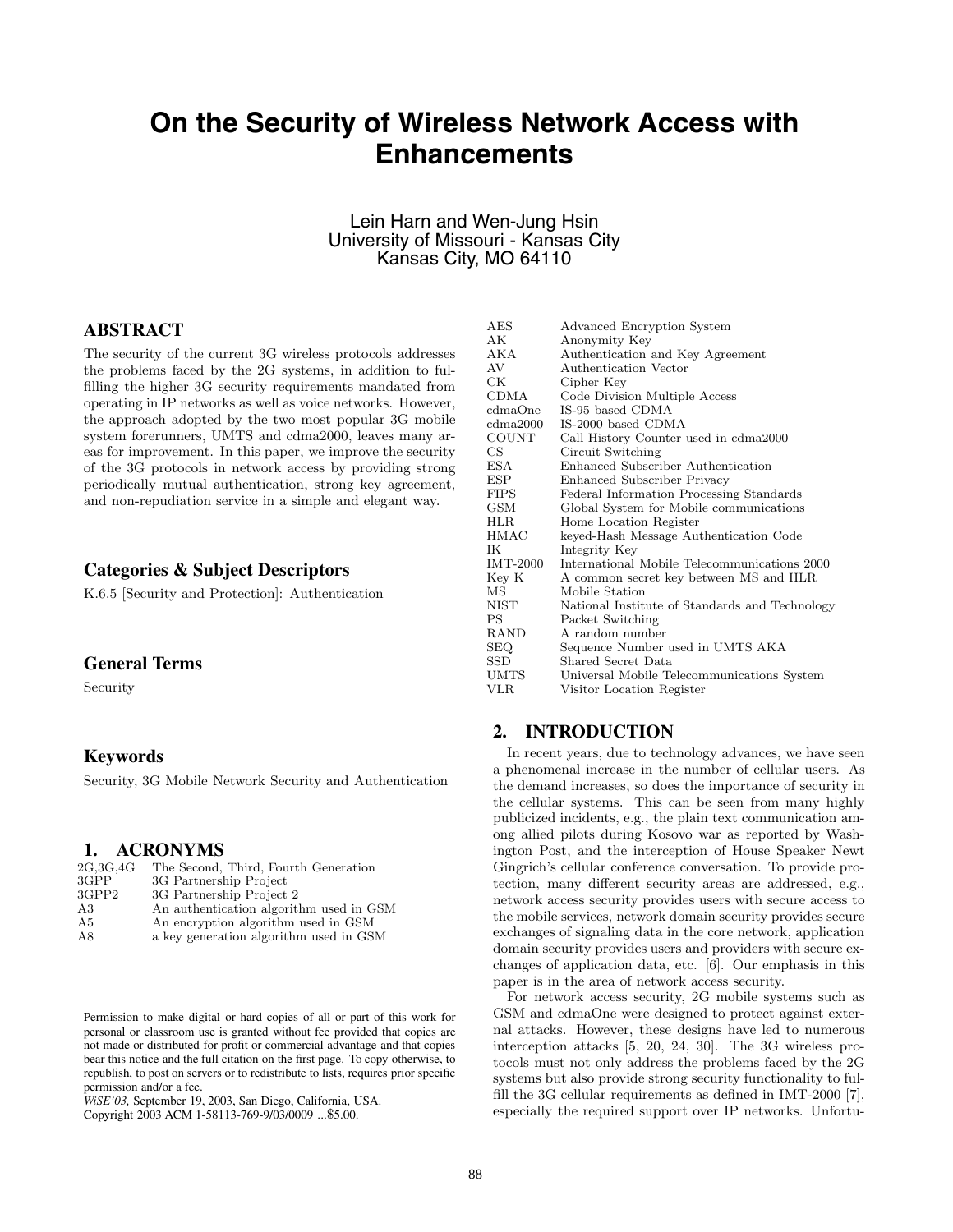nately, the proposed security protocols for network access provided by the two most popular 3G cellular system forerunners, UMTS and cdma2000 (the descendants of GSM and cdmaOne, respectively), still leave many areas for improvement. In this paper, we address some of these areas and provide protocol enhancements on top of these two systems.

For clarity, here we specify the security standards to which we will be referring in this paper. The security architecture standard for UMTS is defined in [6]. For cdma2000, the latest published documentation on network access security can be found in  $[8, 9, 10]$ .

One of the areas for improvement is the way in which a subscriber authenticates a network. 3G systems provide mutual authentication between a subscriber and a network, whereas 2G provides only subscriber authentication. To allow network authentication, UMTS uses a sequence number approach with which a subscriber can verify the freshness of an authentication request and thus prevent an attacker's replay. Instead of sequence numbers, we propose to use Lamport's one-time password/hash chaining technique [19] in both directions, to and from an MS, to establish periodically mutual authentication. Hash chaining provides strong periodical authentication and is used in many applications [3, 16, 17, 21]. Thus, by using this technique, our enhancement is efficient, elegant, and simple, and our periodically mutual authentication is strong.

Additionally, our enhancement can solve a billing dispute problem between an MS and a VLR. Neither UMTS nor cdma2000 address the issue of billing disputes, and thus there is no recourse to settle disputes when they arise. Note that a true non-repudiation service among HLR, MS, and VLR can only be achieved via a public-key system using digital signatures. In this paper, following UMTS and cdma2000, we adopt the symmetric key system with the assumption that both MS and VLR must trust HLR. However, unlike UMTS and cdma2000, our scheme can achieve nonrepudiation between an MS and a VLR. That is, any dispute between an MS and a VLR can be resolved in our scheme. Specifically, we use keyed-Hash Message Authentication Code (HMAC) recently drafted by FIPS [14] on top of hash chaining to provide a non-repudiation service between an MS and a VLR to explicitly address the billing issue without complicating the existing protocols.

Previous work in this area includes a comparative study between UMTS and cdma2000 for the entire systems, but with little emphasis in the area of security [2, 13]. Rose [28] offered a high level general overview of wireless security between UMTS and cdma2000. Our detailed comparative study here emphasizes the subscriber authentication and key agreement procedures, as this becomes the basis for building our protocol enhancements. Al-Muhtadi et al. [1] proposed a lightweight component in mobile devices and a security server for authentication and call setup for 3G/4G systems. Their work can benefit from our enhanced protocol mentioned here to provide strong periodically mutual authentication and to simplify the implementation.

The remainder of this paper is organized as follows. Sections 3 and 4 describe detailed AKA procedure in UMTS and cdma2000, respectively. Section 5 describes our enhancements, and hash chaining and HMAC techniques that we adopt to achieve the improvements. Finally, section 6 provides conclusion and summary.

# **3. UMTS AUTHENTICATION AND KEY AGREEMENT**

This section describes the registration and AKA procedures in UMTS [6], shown in Figure 1. For ease of reference, each line in the figure is provided with a line identification number. UMTS maintains the same challenge and response method as its 2G predecessor, GSM, to facilitate generation migration. In particular, during registration, an HLR prepares and sends a list of authentication vectors (AV) to a VLR (see lines *a*2 to *a*12 in Figure 1.) During AKA, a VLR uses an AV (lines *a*13 and *a*14) to authenticate an MS. Each AV is used once for each AKA invocation. If a VLR runs out of AVs, it can request more from the HLR. When an MS roams out of a VLR, the old VLR should transfer the leftover AVs to the new VLR. The standard [6] assumes that the communication links between VLRs are adequately secure.

The major differences in registration and AKA procedures between UMTS and GSM are (1) GSM allows only subscriber authentication, while UMTS provides both subscriber (line *a*22) and network (line *a*19) mutual authentications, and (2) UMTS can protect the integrity of signaling data (via *IK<sup>i</sup>* in line *<sup>a</sup>*24), while GSM can not. For the network authentication, UMTS employs a complicated sequence number (SEQ) technique. Specifically, UMTS achieves these two extra functionalities by adding two extra fields in the AV, namely an authentication token (AUTN, line *a*9) and an integrity key (IK, line *a*5) on top of the triplet provided in GSM. An authentication token allows an MS to authenticate a VLR. The fields within the token include SEQ, anonymity key (AK), authentication management field (AMF), and message authentication code (MAC). Each authentication token is assigned a unique SEQ. When an MS receives an authentication token, it verifies that the corresponding SEQ has not been accepted before (line *a*19), thereby precluding replay by an attacker. To allow for out-of-order SEQs due to simultaneous registration in both CS and PS domains, MS maintains a list of SEQs that it has accepted. To prevent exposition of MS's identity and location, key AK can be used to conceal the SEQ. AMF is an authentication management field which can be used for purposes such as specifying a particular authentication algorithm used, etc. MAC is used to ensure the authenticity and integrity of the authentication token and the random challenge. The IK is used to protect the integrity of the control data. Readers are referred to the UMTS Security Architecture [6] for a detailed description of the AKA procedure.

The generation, allocation, verification, and management of SEQ is a complicated matter, especially with regard to the protection against an attack to force SEQ wrap around and the compromise of user identity confidentiality. Furthermore, with the consideration of re-synchronization failure recovery, SEQ complicates both protocol and implementation tremendously. (In re-synchronization failure recovery, an HLR and an MS try to re-synchronize SEQ due to synchronization failure in various scenarios such as simultaneous registration in CS and PS domains, user movement between VLRs which do not transfer leftover AVs, and super-charged networks where the mobility of an MS among various VLRs is very high.) In fact, in the UMTS Security Architecture [6], a 6-page appendix is necessary to describe the generation, allocation, verification, and management of SEQ.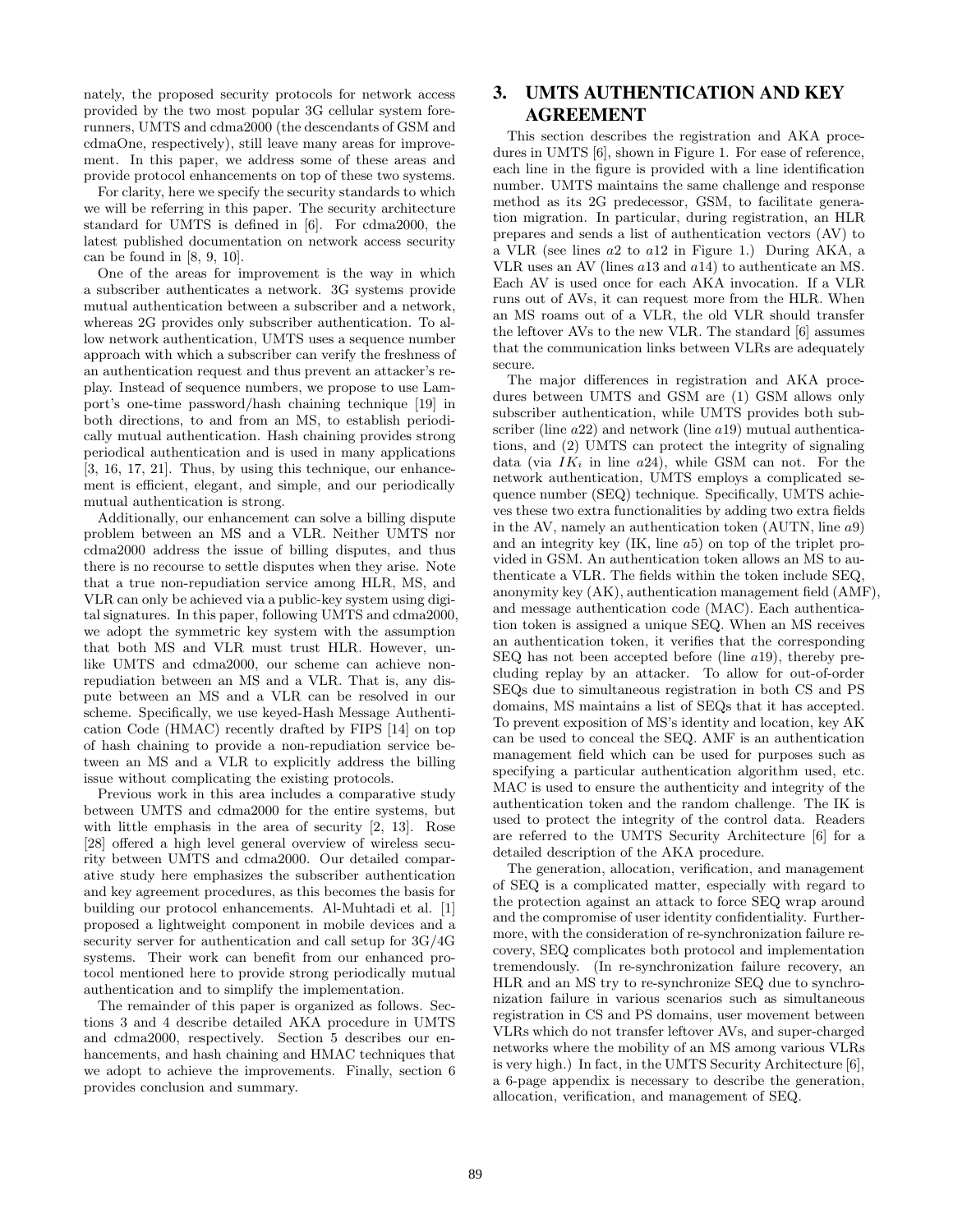

† : The generation, allocation, verification, and management of SEO (sequence number) are described in a 6-page appendix in UMTS security architecture standard [6].

**Figure 1: Authentication and Key Agreement in UMTS**

# **4. CDMA2000 SUBSCRIBER AUTHENTICA-TION AND KEY AGREEMENT**

Cdma2000 is designed to be backward compatible with its predecessor cdmOne, therefore it inherits most of the cdmaOne security features. Specifically, for cdma2000, Figure 2 depicts the general registration and the subscriber authentication and key agreement procedures in the latest published documents on security [8, 9]. These standards show the same procedures as in cdmaOne.

In particular, during registration (invoked by the *SSD* update procedure, lines *b*1 to *b*12), the HLR selects a *RANDSSD* and calculates a new *SSD* which can be shared with a VLR (lines *b*1 and *b*2.) The VLR then sends the *RANDSSD* to an MS for it to derive the new *SSD* (lines *b*3 and *b*4.) To authenticate the VLR, an MS sends a base station challenge order (line *b*6) to the VLR. It is only when the VLR passes the challenge does the MS update to the new *SSD* (line *b*12).

During the subscriber authentication phase (lines *b*13 to *b*21), the MS invokes the global challenge procedure by first calculating a response *AUT HR* using a globally broadcast challenge *RAND* and *SSD <sup>A</sup>*, the first portion of *SSD*. In line *b*15, the MS sends *RANDC* (the first 8 bits of *RAND*), *COUNT* (Call History counter used for clone prevention by keeping track the number of calls made by the MS), and *AUT HR* to the VLR who will then verify the received values to authenticate the MS, (in lines *b*16 to *b*21). In case that the MS fails the global challenge, the VLR will invoke a unique challenge procedure with a unique random number specifically generated to challenge the MS (readers are referred to [8] for the details of the unique challenge procedure). Note that the subscriber authentication here is only one-way (i.e., the VLR authenticates the MS, but not vice versa). Only when the MS is successfully authenticated can the encryption key be generated. In line *b*22, the encryption key is calculated based on the *RAND* and *SSD B*, the second portion of *SSD*.

The predominant difference in the network access security between GSM and cdmaOne, and thus their descendants UMTS and cdma2000, is how the authentication data is prepared. In UMTS, an HLR prepares and sends a list of challenge and response vectors to the VLR to authenticate an MS; while in cdma2000, a derived shared secret data (SSD) from a common secret key *K* can be shared with a VLR so that the VLR itself can authenticate an MS locally. The HLR total control method adopted by UMTS is secure in that the HLR is the one that an MS trusts, however it is not convenient for a VLR as the VLR has to rely on the HLR to generate challenges and responses. On the other hand, cdma2000's VLR local method is convenient for a VLR but not as secure as UMTS, since an HLR does not have the total control in the communication between a VLR and an MS. This is most evident when there is a dispute between an MS and a VLR; an HLR has no easy way to settle the dispute as it has given the VLR the control. To lesson the degree of the problem, in cdma2000, an HLR can periodically change the value of the SSD (using the SSD Update procedure) to make the sharing with a VLR less problematic.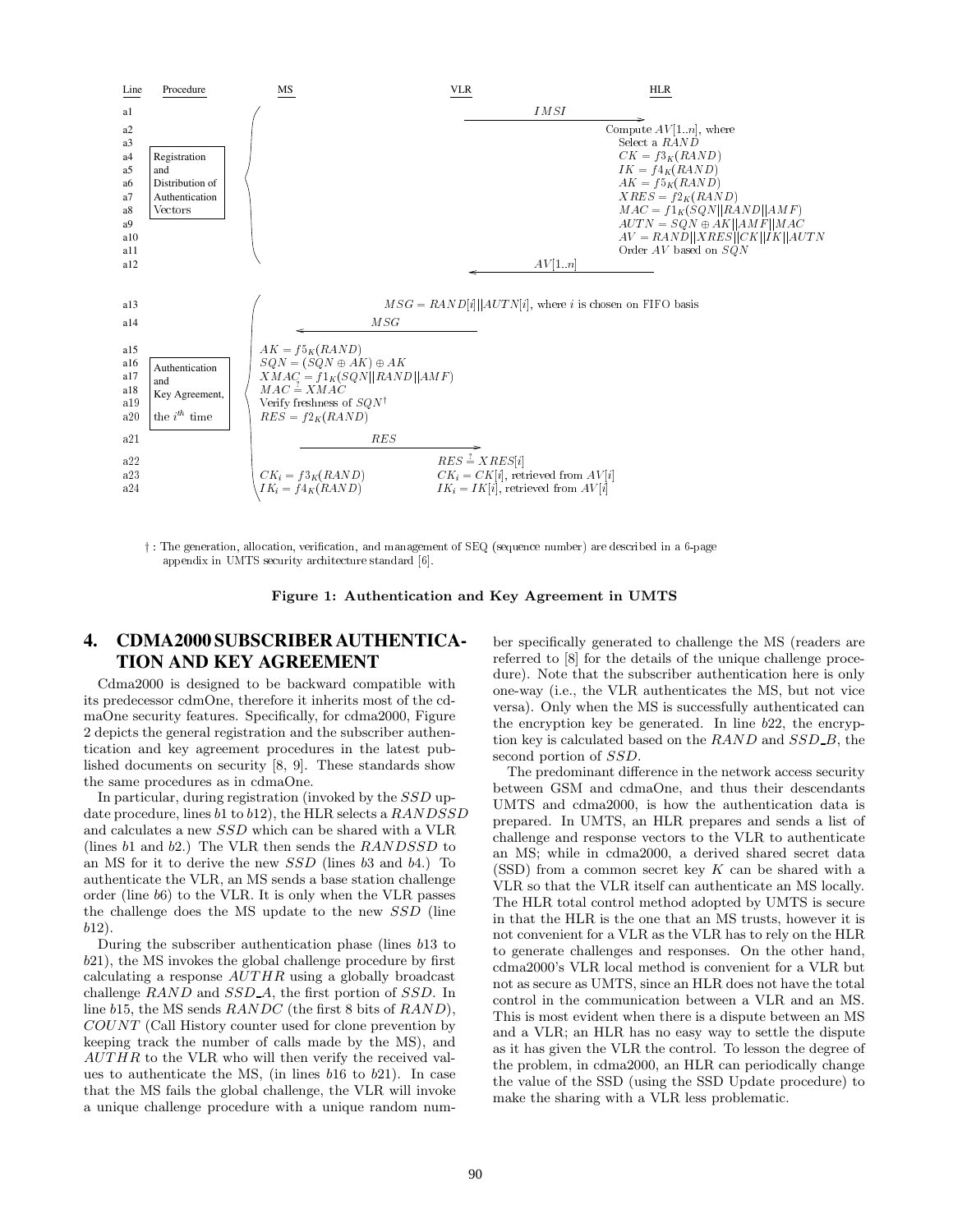

Note: In this figure, we only show the essential inputs to the CAVE algorithm. The detailed inputs can be found in [8] and [9].

#### **Figure 2: Cdma2000 Subscriber Authentication and Key Agreement in documents C.S0004-A v6.0 [8] and C.S0005-A v6.0 [9]**

To meet the 3G security challenges, cdma2000 will provide ESA and ESP enhancements [11]. However, the detailed steps in achieving these enhancements are still being worked out, although 3GPP2 has approved the following: (1) the adoption of openly reviewed algorithms such as Rijndael Encryption algorithm [9], the AES chosen by NIST, and (2) the adoption of 3GPP AKA with SHA-1 and Message Authentication Code as the hash and integrity functions for AKA operations [10]. SHA-1 is a hash function defined in FIPS "Secured Hash Standard" [15]. A message authentication code is generated by means of a hash function to ensure the authenticity and integrity of the transmitted messages. With the adoption of 3GPP AKA, it remains to be seen as to how cdma2000 handles both authentication styles (i.e., UMTS' HLR total control and cdma2000's VLR local control) smoothly. As of the writing of this paper, 3GPP2 has not published the details of this transaction.

## **5. ENHANCEMENTS**

As can be seen from section 3, the approach adopted by UMTS to provide 3G AKA complicates the already complex wireless protocol. Here, we provide an elegant approach to achieve strong AKA on top of UMTS as well as cdma2000.

In the following, section 5.1 introduces a list of notations that we use in our enhanced protocol. Section 5.2 describes HMAC and hash chaining techniques. Section 5.3 describes our enhanced protocol, the advantages, and the time and space analysis.

## **5.1 Notation**

- $t(x, y)$ : HMAC with key *x*, and message *y*
- $p(x, y)$ : Cipher key generation function with key  $x$ , and random data *y*
- $q(x, y)$ : Integrity key generation function with key  $x$ , and random data *y*
- $r(x, y)$ : Anonymity key generation function with key *x*, and random data *y*
- *AK*: Anonymity Key
- *RAND<sub>H</sub>*: A random number selected by an HLR
- *CK<sup>H</sup>*: The Cipher Key generated by an HLR, using HLR-selected *RAND<sup>H</sup>*. An MS can also generate this when given a *RAND<sup>H</sup>*.
- *IK<sub>H</sub>*: The Integrity Key generated by an HLR, using HLR-selected *RAND<sup>H</sup>*. An MS can also generate this when given a *RAND<sup>H</sup>*.
- $CK_{i,m}$ : The Cipher Key with id  $(i,m)$  generated by an MS and a VLR and for use between the MS and the VLR
- $IK_{i,m}$ : The Integrity Key with id  $(i, m)$  generated by an MS and a VLR and for use between the MS and the VLR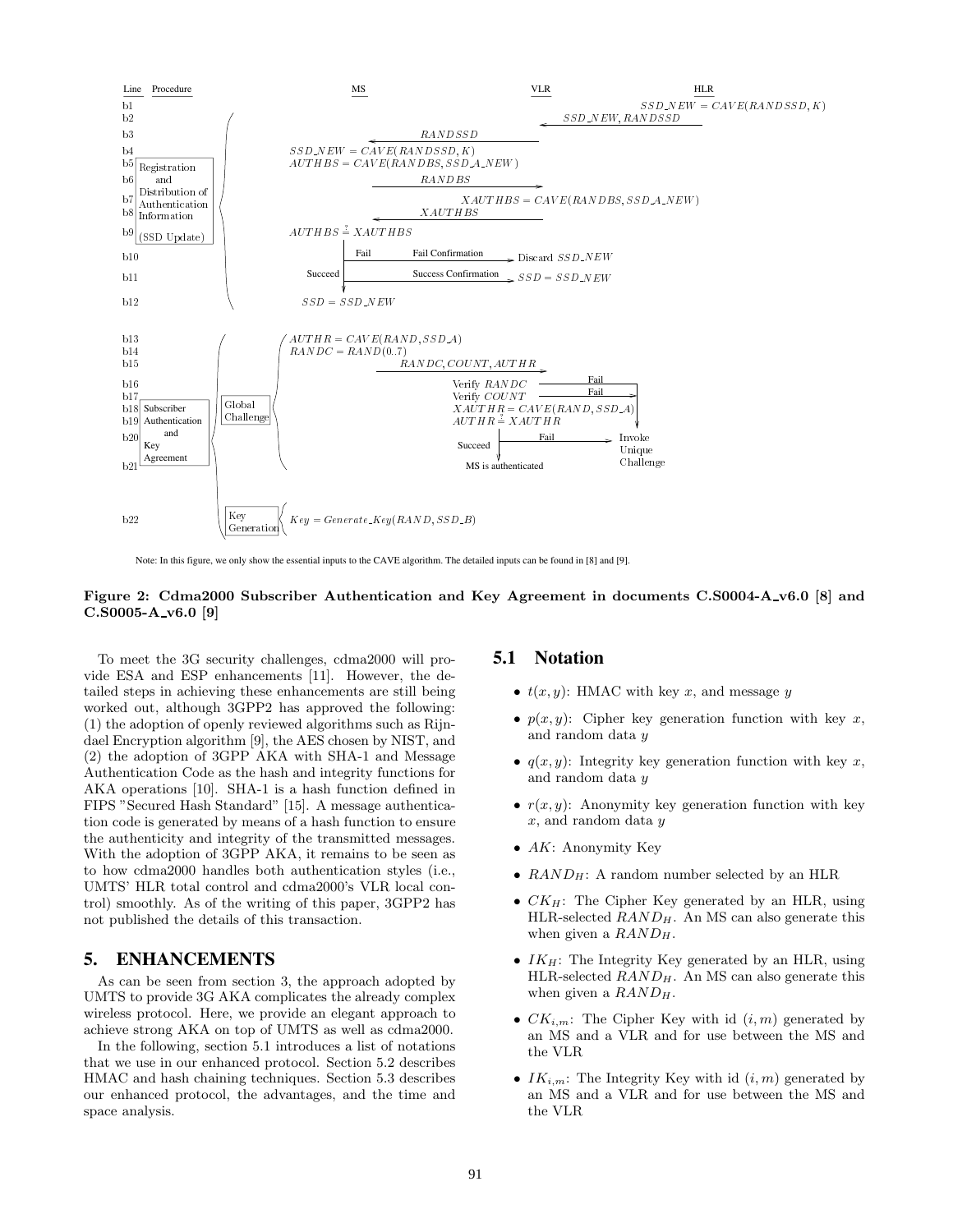- $f^m(b_i)$ : One-way hash function with  $i^{th}$  random seed<br>*b* and  $m^{th}$  composition where  $i \leq I$  and  $m \leq M$  for  $b_i$  and  $m^{th}$  composition, where  $i \leq I$  and  $m \leq M$ , for use in authenticating an MS
- *M*: The maximum number of *f* hash chaining composition
- *I*: The maximum number of random seeds for *f* hash chaining
- $g^{n}(a_i)$ : One-way hash function with  $j^{th}$  random seed  $a_j$  and  $n^{th}$  composition, where  $j \leq J$  and  $n \leq N$ , for use in authenticating a VLR.
- *N*: The maximum number of *q* hash chaining composition
- *J*: The maximum number of random seeds for *g* hash chaining
- $\stackrel{?}{=}$ : An equality comparison operator

# **5.2 Techniques**

To enhance the 3G AKA protocol, we adopt two major techniques: keyed-Hash Message Authentication Code (HMAC) and hash chaining.

HMAC is very popular in the Internet community [25], and has been recently drafted by FIPS [14]. It is used for message authentication by means of a cryptographic hash function and a shared secret key. In a public-key system, a digital signature can be used to replace HMAC. The main components in HMAC are a hash algorithm and a key, and the most common form of HMAC is

*hash*(*key, hash*(*key, message*)).

Two of the most popular HMAC's are HMAC-MD5 [26] and HMAC-SHA [27].

Lamport's one-time password/hash-chaining was proposed in 1981, and has been used in many applications [3, 16, 17]. Let  $f(x)$  be a one-way function and

 $f^{M}(x) = f(f(\cdots(f(x) \cdots)))$ 

be the composition of *M fs*. During registration, the claimant (i.e., the one wishes to be authenticated) randomly selects an integer seed *b*, computes  $f^M(b)$  and  $HMAC$  of  $f^M(b)$ , and sends  $f^M(b)$  and the  $HMAC$  of  $f^M(b)$  to the verifier (i.e. sends  $f^M(b)$  and the *HMAC* of  $f^M(b)$  to the verifier (i.e., the one decides whether the claimant is who it is). Once the one decides whether the claimant is who it is). Once registered, each hash chain can be used by the claimant to prove itself to the verifier  $M$  times. In the first visit, to prove itself to the verifier *M* times. In the first visit,<br>the claimant submits  $f^{M-1}(h)$  to prove itself. The verifier the claimant submits  $f^{M-1}(b)$  to prove itself. The verifier checks the equality  $f(f^{M-1}(b)) \stackrel{?}{=} f^M(b)$ . If passed, the ver-<br>ifier undates  $f^M(b)$  and stores  $f^{M-1}(b)$  for the next visit ifier updates  $f^M(b)$  and stores  $f^{M-1}(b)$  for the next visit;<br>otherwise the claimant is not authenticated. The claimant otherwise, the claimant is not authenticated. The claimant reveals  $f^{M-1}(b)$ ,  $f^{M-2}(b)$ , ···,  $f(b)$ , and  $b = f^{0}(b)$  in sequence to prove itself M times. The one-way bash chainquence to prove itself *M* times. The one-way hash chaining algorithm prevents all users, except the legitimate one, from computing backward values using the published oneway value.

Straightforward implementations of a hash chain such as storing all chain elements or iteratively hashing from a seed have  $O(M)$  of combined memory and computational complexity for an *M* element chain. Recently, Jakobsson [18], and Coppersmith and Jakobsson [12] proposed a  $log_2(M)$ space and access time mechanism, especially desired for lowcost applications such as mobile handsets, micro-payments, smart dust, authentications, and signatures (see [18, 12] for references therein.)

For the purpose of non-repudiation, the combination of  $f^{M-m}(b)$  and the *HMAC* of  $f^M(b)$  (that is provided by the claimant during registration) can be used as a nonrepudiation proof by the verifier as an evidence for all *m* visits made by the claimant. Specifically, for all *m* visits, the verifier only needs to store the most recently released *f* value (i.e.,  $f^{M-m}(b)$ ), and does not need to keep all other values that it has received (i.e.,  $f^M(b)$ ,  $f^{M-1}(b)$ , ···,  $f^{M-m+1}(b)$ ) before the  $m^{th}$  visit. The verifier can produce a proof of the before the  $m^{th}$  visit. The verifier can produce a proof of the claimant's  $i^{th}$  visit, where  $1 \leq i \leq m-1$  by simply computclaimant's  $j^{th}$  visit, where  $1 \leq j \leq m-1$ , by simply comput-<br>ing  $f^{m-j}(f^{M-m}(h))$  This desired feature is especially good  $\int_{0}^{\infty} f^{m-j}(f^{M-m}(b))$ . This desired feature is especially good for the applications (such as mobile handsets) with limited for the applications (such as mobile handsets) with limited storage space.

To prolong the life time of a hash chain, an additional dimension can be added to the above scheme as follows. The claimant (1) randomly selects  $I$  seeds,  $b_1, b_2, \dots$ , and  $b_I$ , (2) claimant (1) randomly selects *I* seeds,  $b_1, b_2, \dots$ , and  $b_I$ , (2) computes  $f^M(b_1), f^M(b_2), \dots$  and  $f^M(b_I)$  and an HMAC computes  $f^M(b_1), f^M(b_2), \cdots$ , and  $f^M(b_I)$ , and an HMAC<br>on the concatenated message  $f^M(b_1), ||f^M(b_2)|| \cdots ||f^M(b_I)$ on the concatenated message  $f^M(b_1)||f^M(b_2)||\cdots||f^M(b_I),$ <br>(3) sends the computed values in (2) to the verifier. Note (3) sends the computed values in (2) to the verifier. Note that by using the concatenation of *I* hash chaining values as one single message, one message authentication code between an MS and an HLR is all that is needed for establishing the initial registration (see lines *c*1 and *c*2 in Figure 3).

A general discussion on one-way functions and one-way hash functions can be found in [29] and the implementation of these functions can be found in [4].

### **5.3 Protocol Enhancement**

Figure 3 provides our registration and AKA enhancements on top of the two 3G forerunners, UMTS and cdma2000. For clarity, a set of protocol steps composed to achieve a unique functionality are grouped into a procedure. These procedures mirror those in Figures 1 and 2. The significance of this grouping indicates that our procedures can be used to replace with ease the corresponding UMTS and cdma2000 procedures.

#### *5.3.1 Enhancement Details*

In the following, we specify the assumption and explain each procedure and the corresponding steps.

- Assumptions: Just like in UMTS Security Architecture [6], we also assume that (1) the communication link between an HLR and a VLR is adequately secure, and (2) an MS shares a common secret key *K* with its HLR.
- Procedure: Registration and Distribution of Authentication Information

This procedure is used when an MS first roams into a new visitor domain. The MS must send its HLR a set of data which is subsequently used by the VLR. Specifically, both *MSG*<sup>1</sup> and *HMAC*<sup>1</sup> (in lines c1 and c2) are sent from the MS via the VLR to the HLR. After the HLR verifies the authenticity of *MSG*<sup>1</sup>, it then prepares  $MSG_2$  to send to the VLR. In order for the MS to verify the authenticity of the VLR later on in the AKA phase,  $MSG_3$  and  $HMAC_3$  is prepared and sent by the VLR.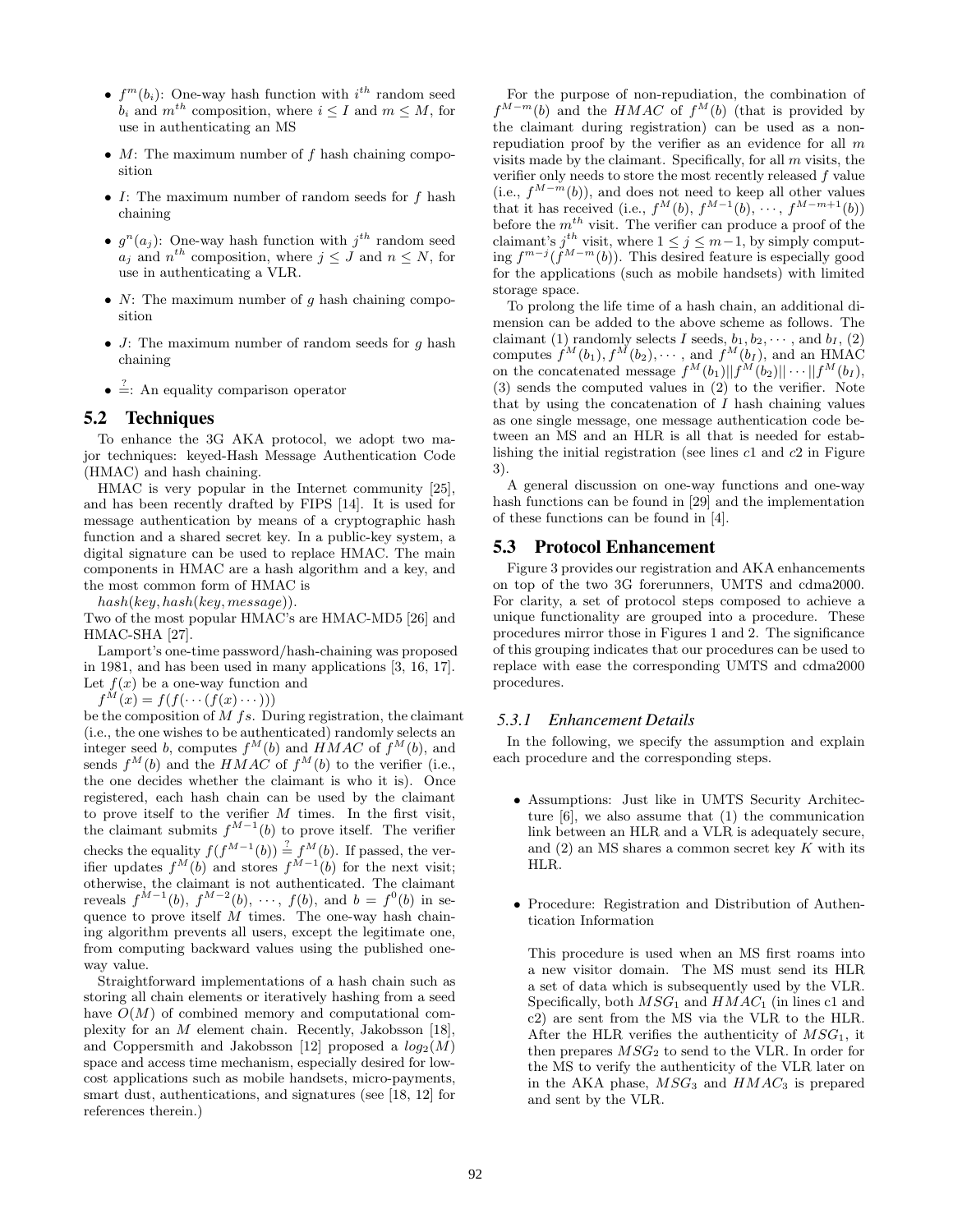

**Figure 3: Enhanced Registration and AKA procedures**

• Procedure: Authentication and Key Agreement

This procedure is used by the MS and the VLR to mutually authenticate each other. Since each authentication uses one chain position, the MS can prove its identity to the VLR at most  $I \times M$  times, whereas the VLR to the MS  $J \times N$  times. The indices  $(i, m)$  and  $(j, n)$ , where  $i \leq I$ ,  $m \leq M$ ,  $j \leq J$ , and  $n \leq N$ , are independent of each other as each side steps through its own hash chains at its own pace. Within each set of hash chains, it can be agreed that the chain with lower id (i.e., *i* and *j*) is used. If one side encounters problems in authenticating the other side, the verifier should send an error message with the problematic chain id to the claimant. The claimant then tries to authenticate itself to the verifier starting from the next fresh chain. For example, if the problematic chain id in f series is 8, then the MS should reveal  $f^{M-1}(b_9)$  to the VLR to try to correct the authentication problem.

#### *5.3.2 Advantages*

The following list summarizes the advantages of our enhancements.

• Non-repudiation: For cases such as billing and dispute resolution between an MS and a VLR, the combination of  $HMAC_1$  in line  $c2$  and  $f^{M-m}(b_i)$  can serve as a nonrepudiation proof by a VLR as an evidence of *m* visits in the *i th* chain made by an MS, and the combination

of *HMAC*<sub>3</sub> in line *c*14 and  $g^{N-n}(a_j)$  can serve as a non-repudiation proof by an MS as an evidence of *n* visits in the *jth* chain made by a VLR. Note that due to the desired property of hash chaining, for each hash chain, the verifier only needs to keep the most recently released chain value (i.e.,  $f^{M-m}(b_i)$  kept by a VLR and  $a^{N-n}(a_i)$  kept by an MS) as an evidence (see section  $g^{N-n}(a_j)$  kept by an MS) as an evidence, (see section  $5.2$  for explanation). This is good for mobile handsets 5.2 for explanation.) This is good for mobile handsets because of their limited space constraint.

- Stronger mutual authentication: To achieve mutual authentication between an MS and a VLR, two hash chain sets are established, one for each direction. The one-way hash chaining algorithm prevents all users, except the legitimate one, from computing backward values using the published one-way value. Additionally, our method removes the assumption of secure channels between VLRs as there is no need to transfer leftover AVs. Therefore, this technique provides stronger mutual authentication than the current 3G protocols.
- Stronger periodical authentication: In UMTS [6], the periodical authentication is achieved by comparing a SEQ counter value between an ME and a VLR periodically. The SEQ is susceptible to synchronization failure. In our enhanced protocol, either a VLR or an MS can periodically request to authenticate the other by having the other side prove itself. It is only when the submitted value satisfies the hash chain property, is the claimant successfully authenticated. This way is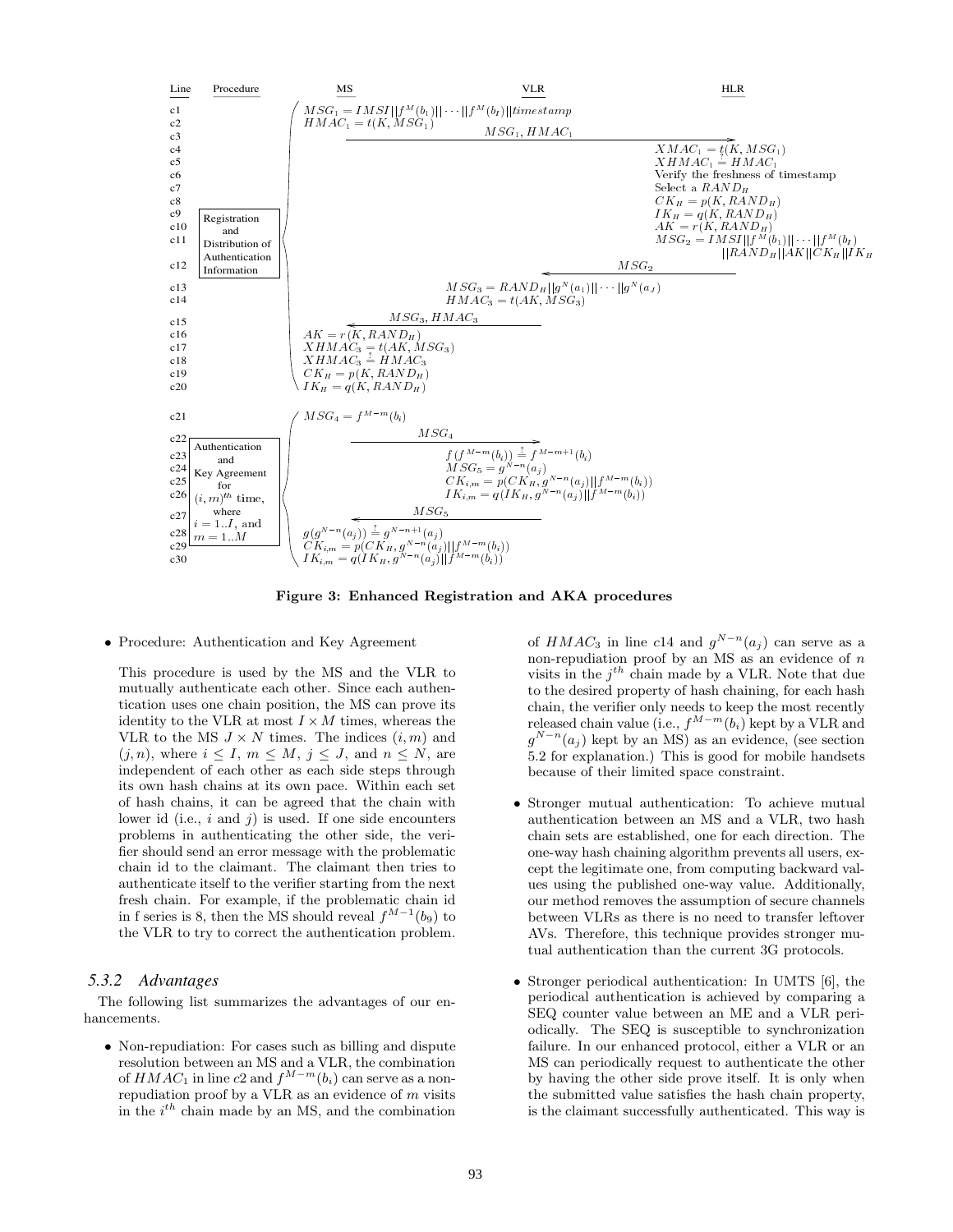stronger than simply comparing the counter value.

- Stronger key agreement to protect against compromised data: The composition of session keys *CKi,m* and  $IK_{i,m}$  for  $(i, m)^{th}$  session are based on input values from all three entities involved i.e. MS, VLB, and ues from all three entities involved, i.e, MS, VLR, and HLR. Therefore, if any of these input values is compromised by an attacker, the session can not proceed.
- Mutual authentication with no need for synchronization: Since there are two hash chain sets, one for each direction, and each side authenticates the other at its own pace, there is no need to synchronize these two chain sets.
- Authentication flexibility: Because of the feature of the mutual authentication with no need for synchronization, if it is necessary to provide only one-way authentication to function like a 2G system, one can simply omit the undesired set of chains.
- Simplicity and Elegance: Our enhancements do not use SEQ (sequence number) as in UMTS, or COUNT (call history counter) in cdma2000. As briefly mentioned in section 3, the management and record keeping of SEQ complicates both protocol and implementation tremendously. The management of a hash chain is simple and elegant compared to that of SEQ.
- Convenience and Security: By using a VLR's own hash chaining set, the VLR has the convenience of the local control in authenticating an MS. Yet an HLR still has the total control in security by means of the HLR-generated master keys  $CK_H$  and  $IK_H$  and nonrepudiation services.
- Ease of handoff between VLRs: The roaming of an MS among VLRs is a case of *macro mobility*. For the roaming among base stations within the same VLR domain, known as *micro mobility*, methods such as Proactive Caching [22] can be used to reduce the connection delay. (We are currently working on extending the hash chaining technique to provide proactive caching for handoff in micro mobility.) In UMTS, when an MS roams out of a VLR domain, the old VLR must transfer the leftover authentication vectors to the new VLR. In our scheme, each MS and VLR pair has two unique sets of hash chains, one for each direction. That is, when an MS roams out of a VLR domain, the MS will establish two new sets of hash chains with a new VLR. The MS and the old VLR can still keep their old authentication states so that future connections can resume from the point where they leave each other. Thus, our scheme does not have leftover vector transferring problem as in UMTS. This feature is particularly attractive for a super-charged network where an MS moves around various VLRs frequently, or the cell sizes are small.

For an MS who visits a VLR infrequently, an implementation of our enhancement can setup a time limit so that an established chain can be discarded due to a prolonged inactivity.

• Ease of re-synchronization: For any connection, if there is an authentication failure, the next fresh hash chain is used, thereby making re-synchronization between an MS and a VLR a trivial task.

# **6. CONCLUSION AND SUMMARY**

Our main contributions in this paper are the enhancements on the authentication and key agreement protocol in the 3G network access security. To understand the basis of our enhancements, we provide an evolutionary and comparative study of this protocol in two most popular 3G cellular systems, UMTS and cdma2000.

The approaches adopted by the two 3G front runners aim to solve the 2G security problems and satisfy the higher 3G security requirements. Specifically, UMTS uses a sequence number approach to provide network authentication, a feature not in 2G. Cdma2000 has approved the adoption of the same technique. The sequence number record keeping and management complicate the already complex 3G implementation. In our study, we recommend to use a combination of hash chaining and keyed-Hash Message Authentication Code techniques instead. This combined approach not only simplifies both protocol and implementation, but also provides strong periodically mutual authentication, strong key agreement, and non-repudiation services in an elegant way.

Future work will provide a performance analysis of our enhancement.

# **Acknowledgement**

We wish to thank Dr. Lily Lidong Chen at Motorola, Inc. and Dr. John Cigas at Rockhurst University for their constructive comments in the initial draft of this paper.

# **7. REFERENCES**

- [1] Al-Muhtadi, J., Mickunas, D., and Campbell, R. "A Lightweight Reconfigurable Security Mechanism for 3G/4G Mobile Devices". IEEE Communications Magazine. vol 40. no. 10. April 2002.
- [2] Almaimani, M., Korsuwana, P., Twine, M., and Mendelsohn, J. "IMT-2000: A Comparative Analysis of cdma2000 and UTRA".
- [3] Anderson, R., Manifavas, C., and Southerland, C., "NetCard - A Practical Electronic Cash System". Proc. International Workshop on security Protocols. Cambridge, UK. pp. 49-57. April 10-12, 1996.
- [4] Asokan, N., Tsudik, G., and Waidner, M. "Server-supported signature". Proc. 4*th* European Symp. on Research in Computer Security (Lecture Notes in Computer Science). vol 1146. pp. 131-143. 1996.
- [5] 3GPP TS 21.133. "3GPP: Technical Specification Group services and System Aspects; 3G Security; Security Threats and Requirements".
- [6] 3GPP TS 33.102. "3GPP: Technical Specification Group services and System Aspects; 3G Security; Security Architecture".
- [7] 3GPP TS 33.120. "3GPP: Technical Specification Group services and System Aspects; 3G Security; Security Principles and Objectives".
- [8] 3GPP2 C.S0004-C v1.0. "Signaling Link Access Control (LAC) Standard for cdma2000 Spread